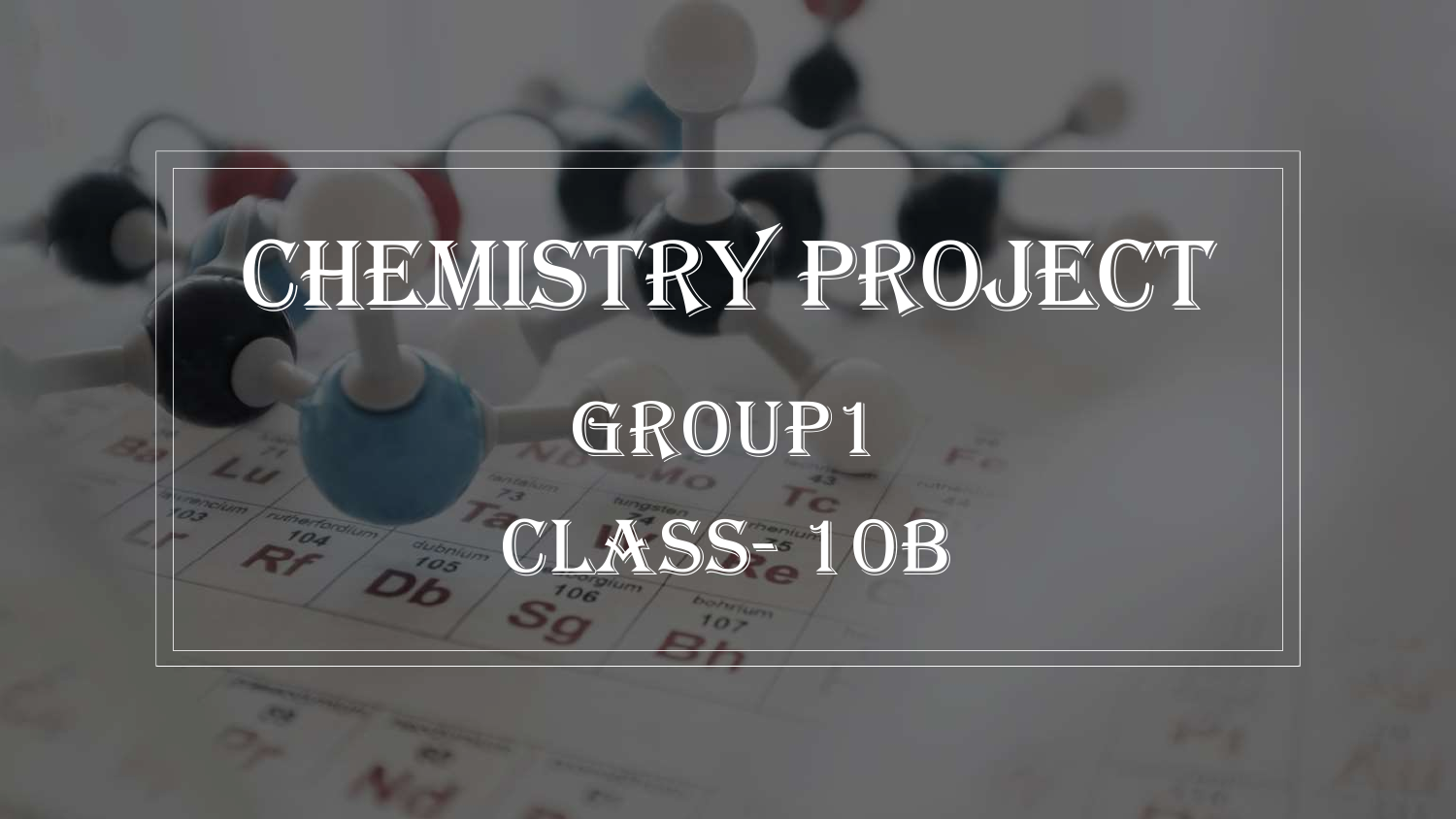

## **Organic Nutrients**

The **organic nutrients** are the necessary building blocks of various cell components that certain organisms cannot synthesize and therefore must obtain preformed. These compounds include carbohydrates, protein, and lipids.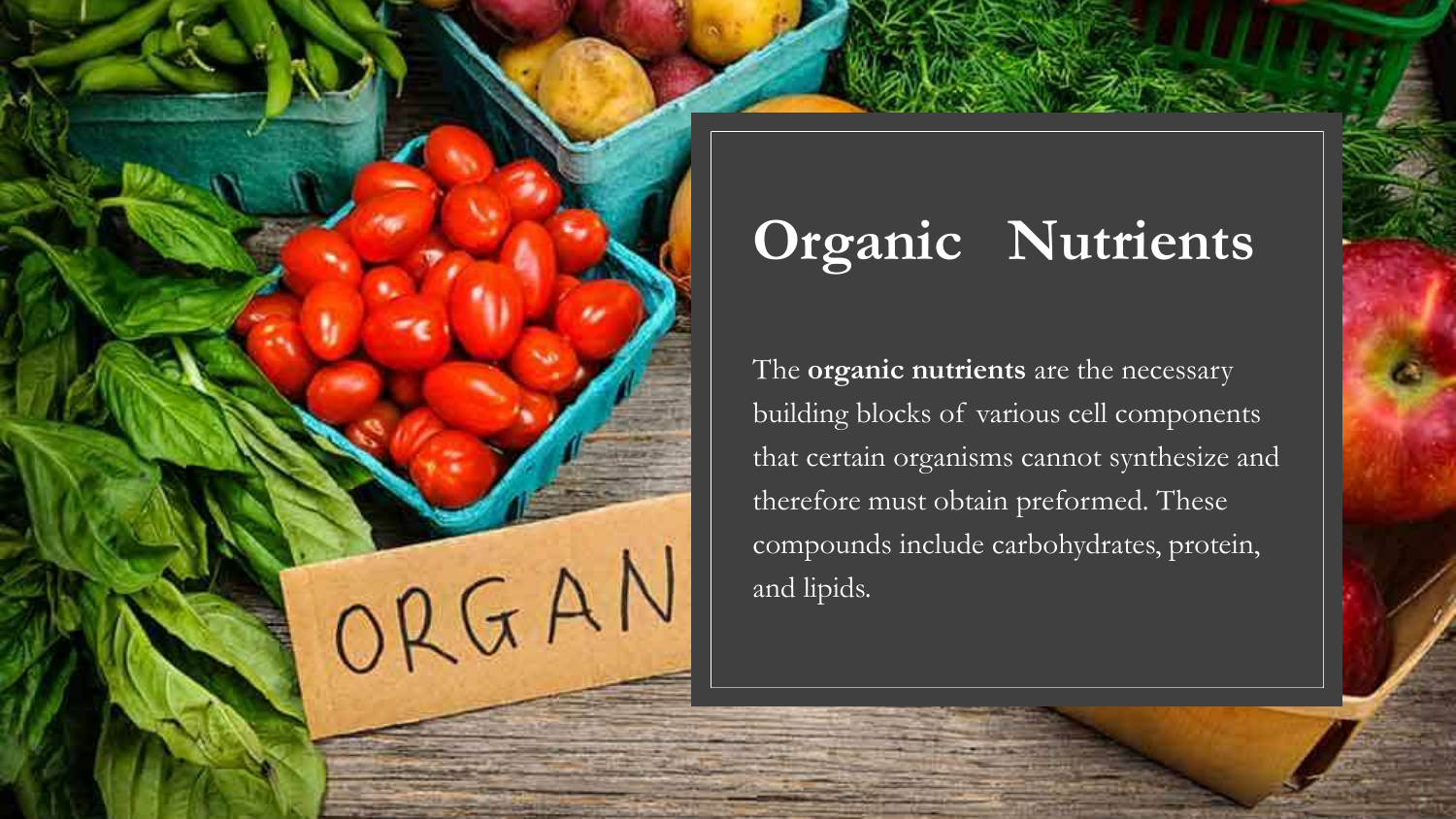## **INORGANIC NUTRIENTS**

A number of inorganic elements (minerals) are essential for the growth of living things. Boron, for example, has been demonstrated to be required for the growth of many—perhaps all—higher plants but has not been implicated as an essential element in the nutrition of either microorganisms or animals.

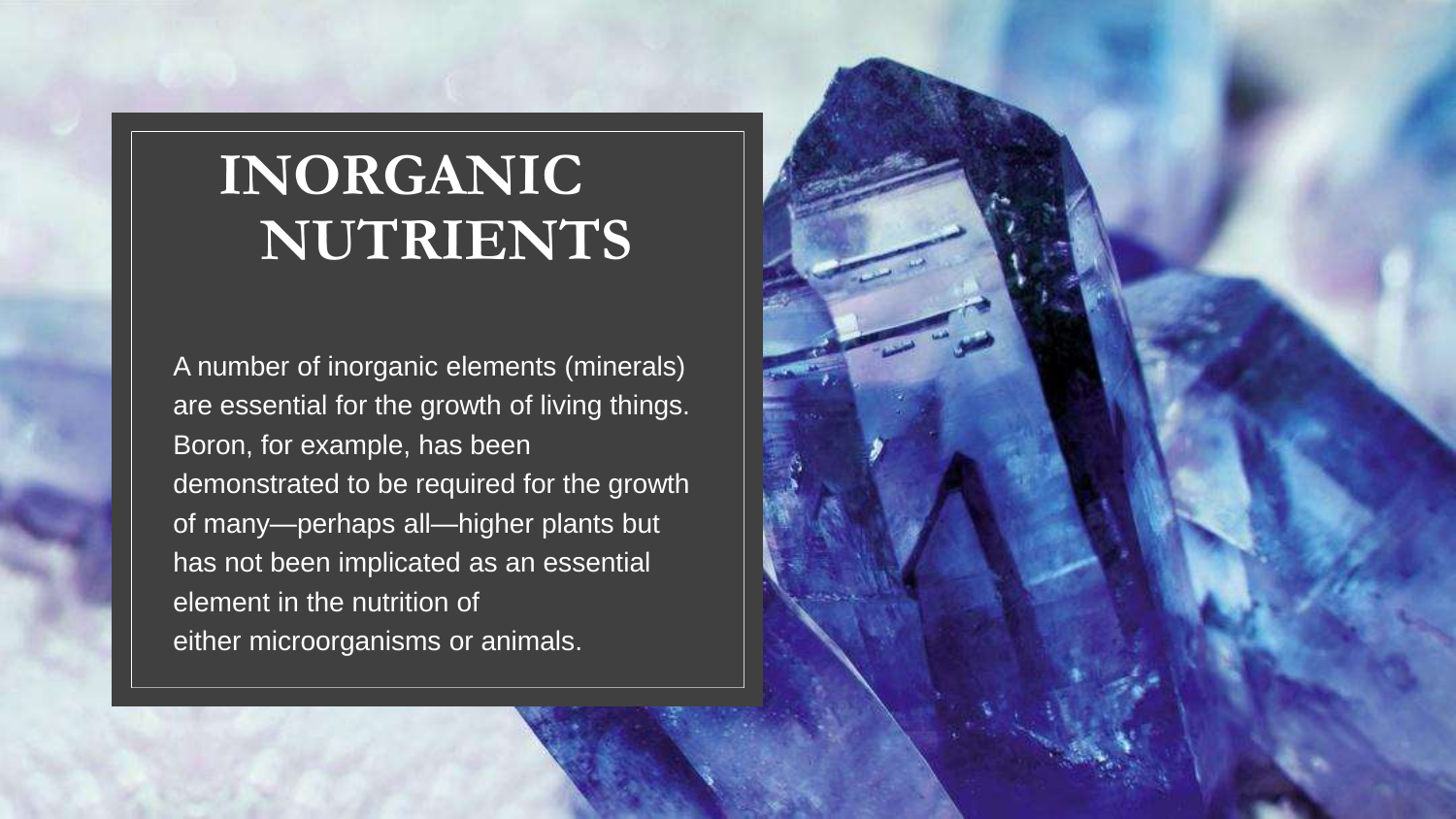DIFFERENCE BETWEEN ORGANIC AND INORGANIC **COMPOUNDS** 



| <b>Organic Nutrients</b>                                                                                                   | <b>Inorganic Nutrients</b>                                                               |
|----------------------------------------------------------------------------------------------------------------------------|------------------------------------------------------------------------------------------|
| 1. Organic compounds are characterized by the 1. Most inorganic compounds do not have<br>presence of carbon atoms in them. | carbon atoms in them.                                                                    |
| 2. Organic compounds consisting of hydrogen,<br>oxygen, carbon, and their other derivatives.                               | 2. They do not possess hydrogen or oxygen and<br>their derivatives.                      |
| 3. Organic compounds are said to be more<br>volatile and also highly inflammable                                           | 3. These compounds are not inflammable and<br>are non-volatile in nature.                |
| 4. These compounds exist in the form of solids, 4. These exist as solids.<br>gases, and liquids.                           |                                                                                          |
| 5. These are insoluble in water.                                                                                           | 5. These are soluble in water and also non-<br>soluble in some of the organic solutions. |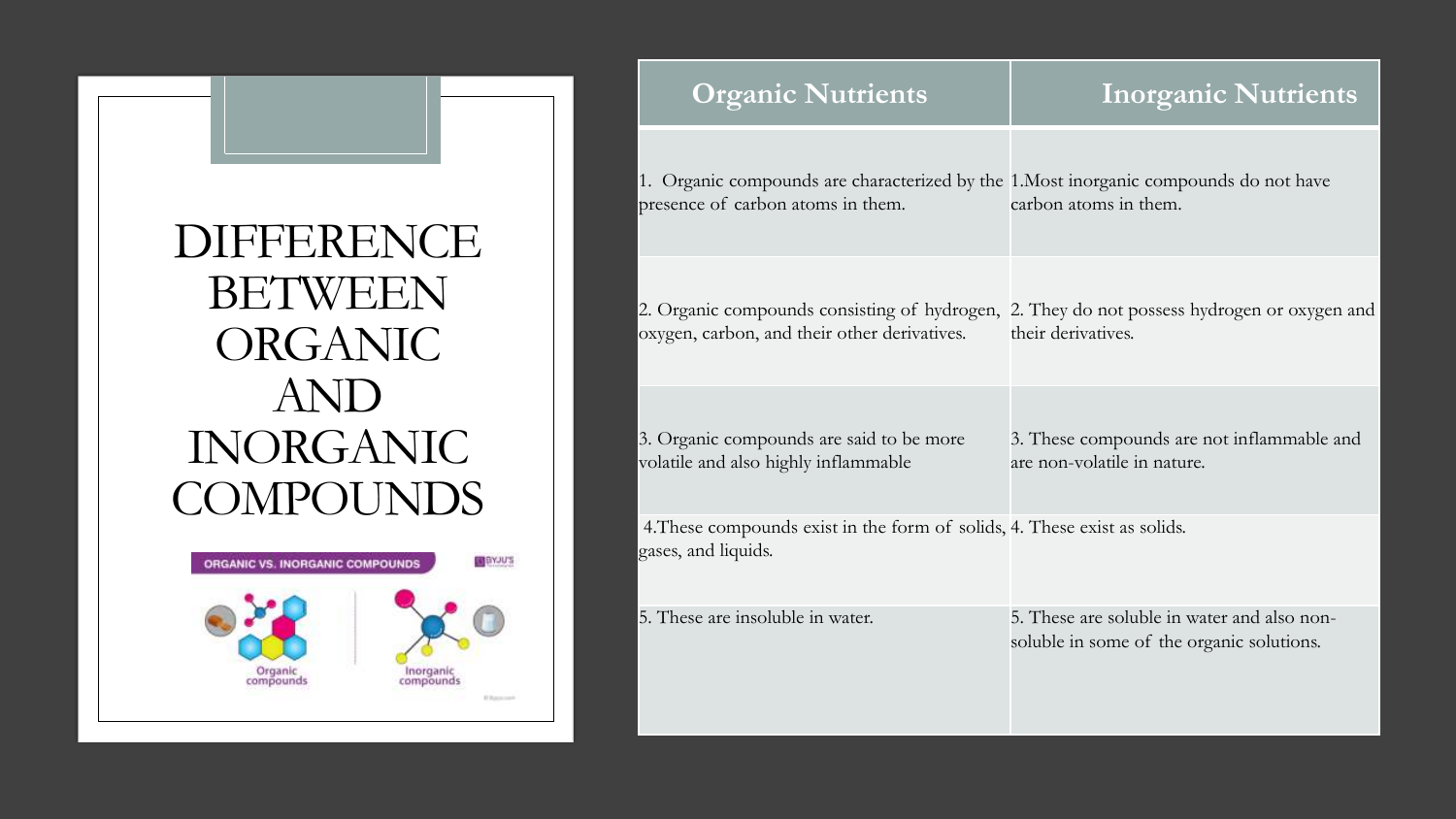## **OTHER** DIFFERENCES



| <b>Organic Nutrients</b>                                                                             | <b>Inorganic Nutrients</b>                                                 |
|------------------------------------------------------------------------------------------------------|----------------------------------------------------------------------------|
| 6. These compounds have the carbon-hydrogen 6. These do not have the carbon-hydrogen<br>bonds.       | bonds.                                                                     |
| 7. Organic compounds are mainly found in                                                             | 7. These compounds are found in non-living                                 |
| most of the living things.                                                                           | things.                                                                    |
| 8. Organic compounds form covalent bonds.                                                            | 8. Inorganic compounds form ionic bonds<br>between the atoms of molecules. |
| 9. In most of the aqueous solutions, these are                                                       | 9. In aqueous solutions, these are known to be                             |
| poor conductors of heat and electricity.                                                             | good conductors of heat and electricity.                                   |
| 10. Examples of organic compounds include                                                            | 10. The example for inorganic compounds                                    |
| fats, nucleic acids, sugars, enzymes, proteins and includes non-metals, salts, metals, acids, bases, | substances which are made from single                                      |
| hydrocarbon fuels.                                                                                   | elements.                                                                  |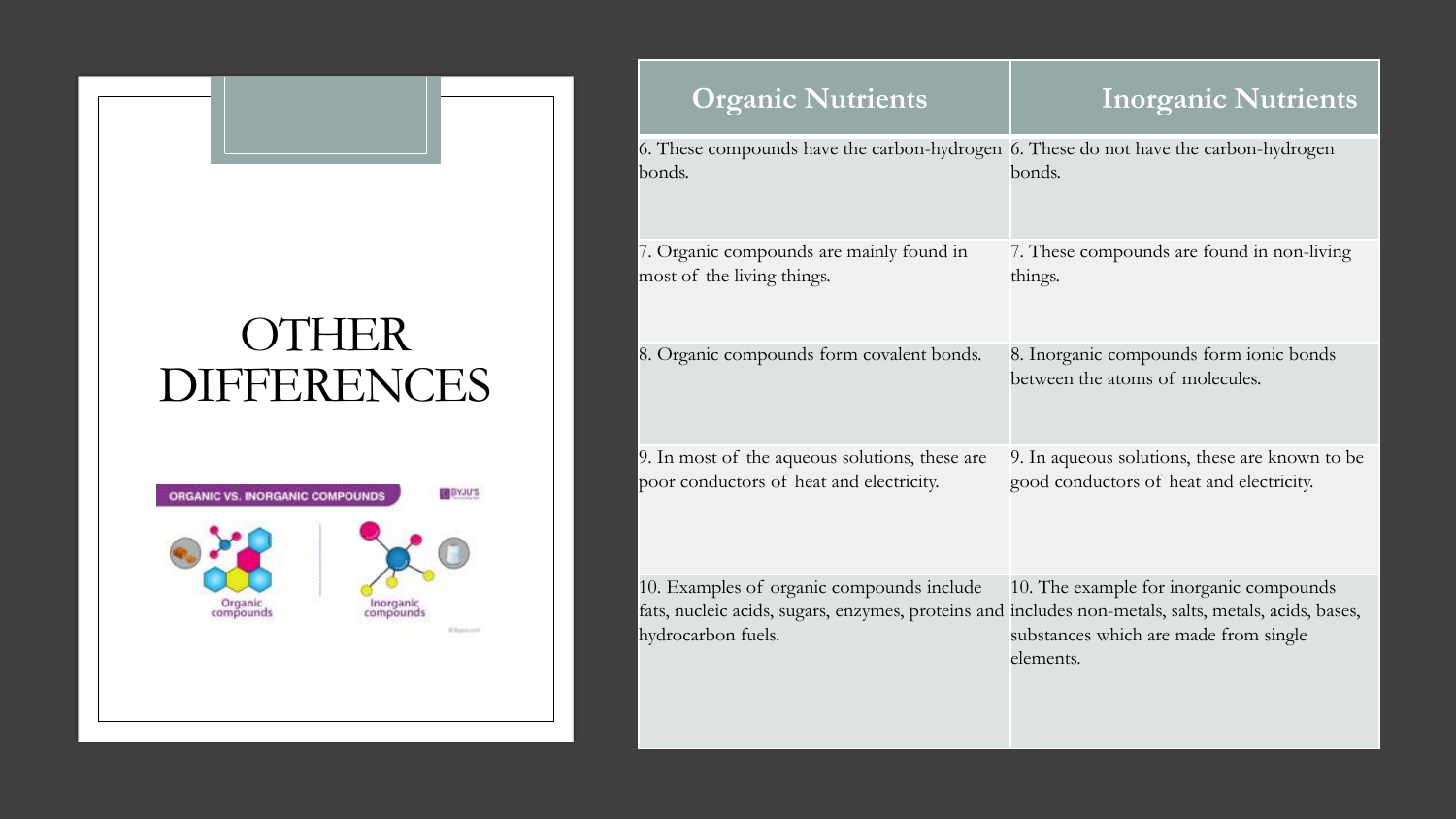## ORGANIC NUTRIENT USED IN DAILY HOUSEHOLD

**Acetone- Acetone** is also **used** in household products, including cosmetics and personal care products, where its most frequent application would be in the formulation of nail polish removers.



About Acetone-

- IUPAC Name-Propan-2-one
- Other names- Dimethyl Ketone
- Formula-  $(CH_3)_2CO$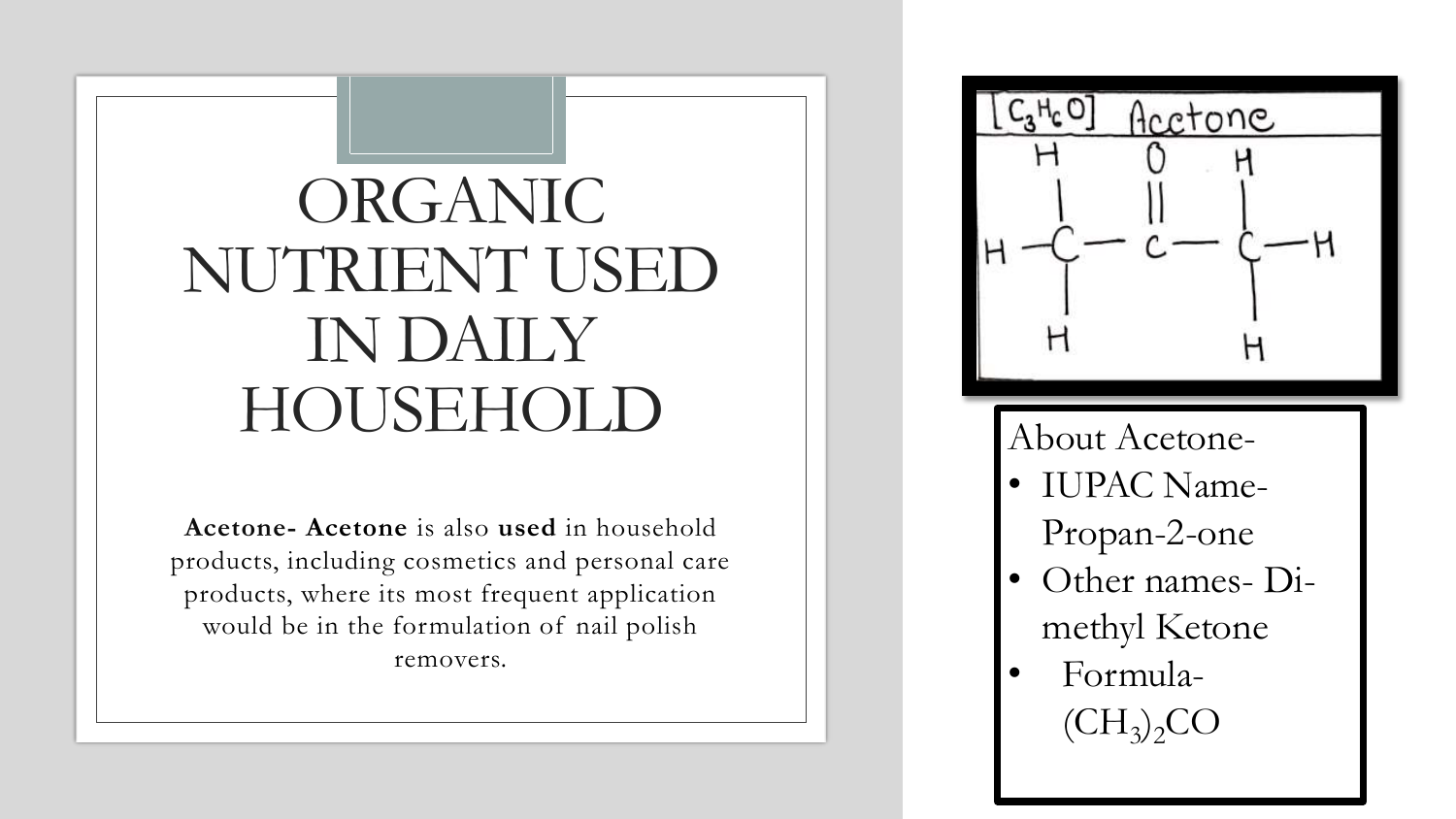#### **How to name an Organic Compound?**

- Oxyanions are named with -ite or ate, for a lesser or greater quantity of oxygen, respectively. For example, NO 2 is nitrite, while NO 3 is nitrate. If four oxyanions are possible, the prefixes hypo- and per- are used hypochlorite is CIO, perchlorate is CIO-4
- The prefix bi- is a deprecated way of indicating the presence of a single hydrogen ion as in "sodium bicarbonate (NaHCO3).

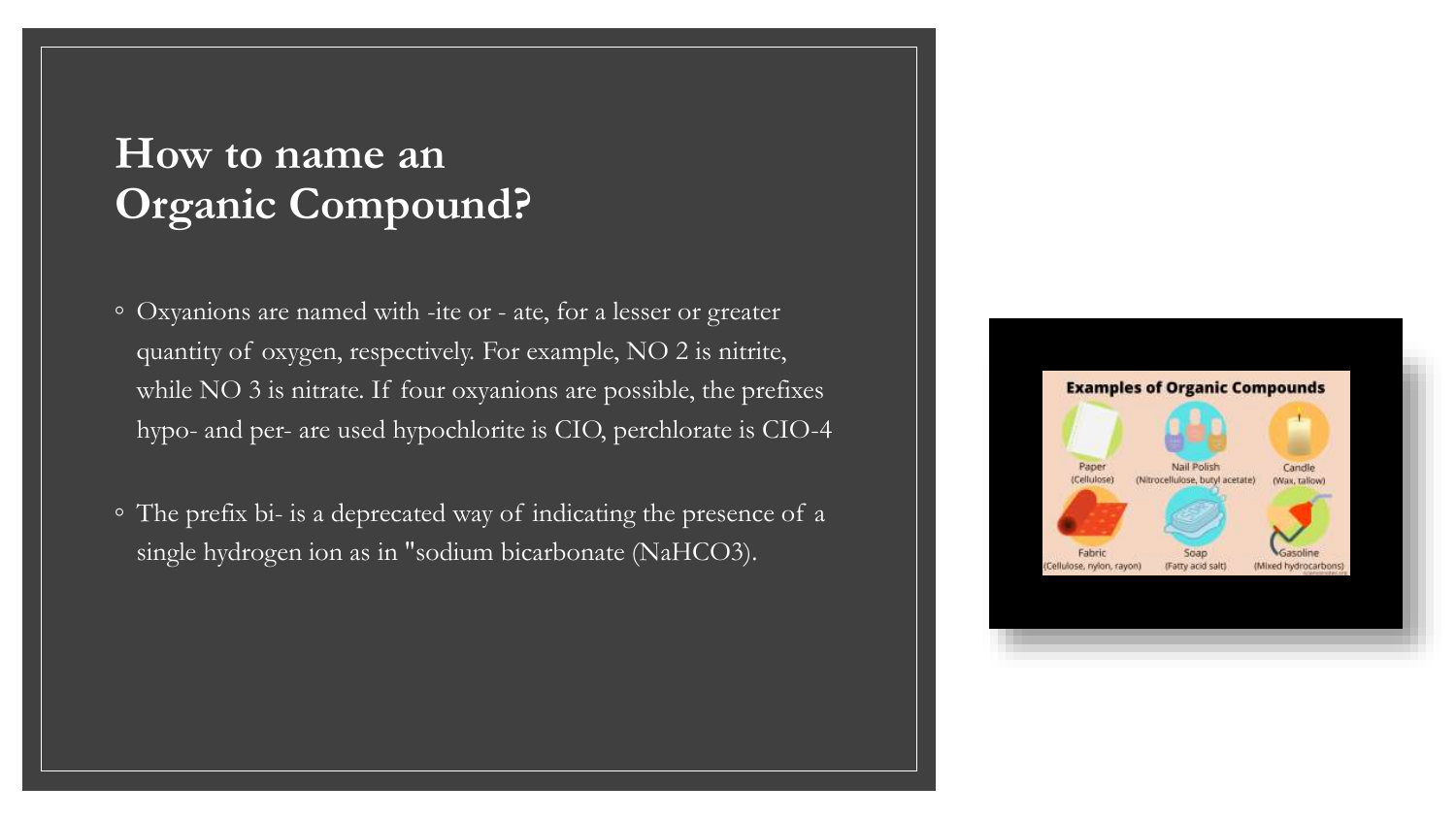## INORGANIC NUTRIENT USED IN DAILY HOUSEHOLD

**Sodium Bicarbonate i.e. Baking Soda Daily Uses at home-**

- Remove stains in bathrooms:
- Dissolve grease and gunk It is even used in Mouthwashes and Deodorants.

[NaMCO<sub>3</sub>] Sodium Bicarbonate

About Acetone- • IUPAC Name-Sodium hydrogen carbonate

• Formula- $NaHCO<sub>3</sub>$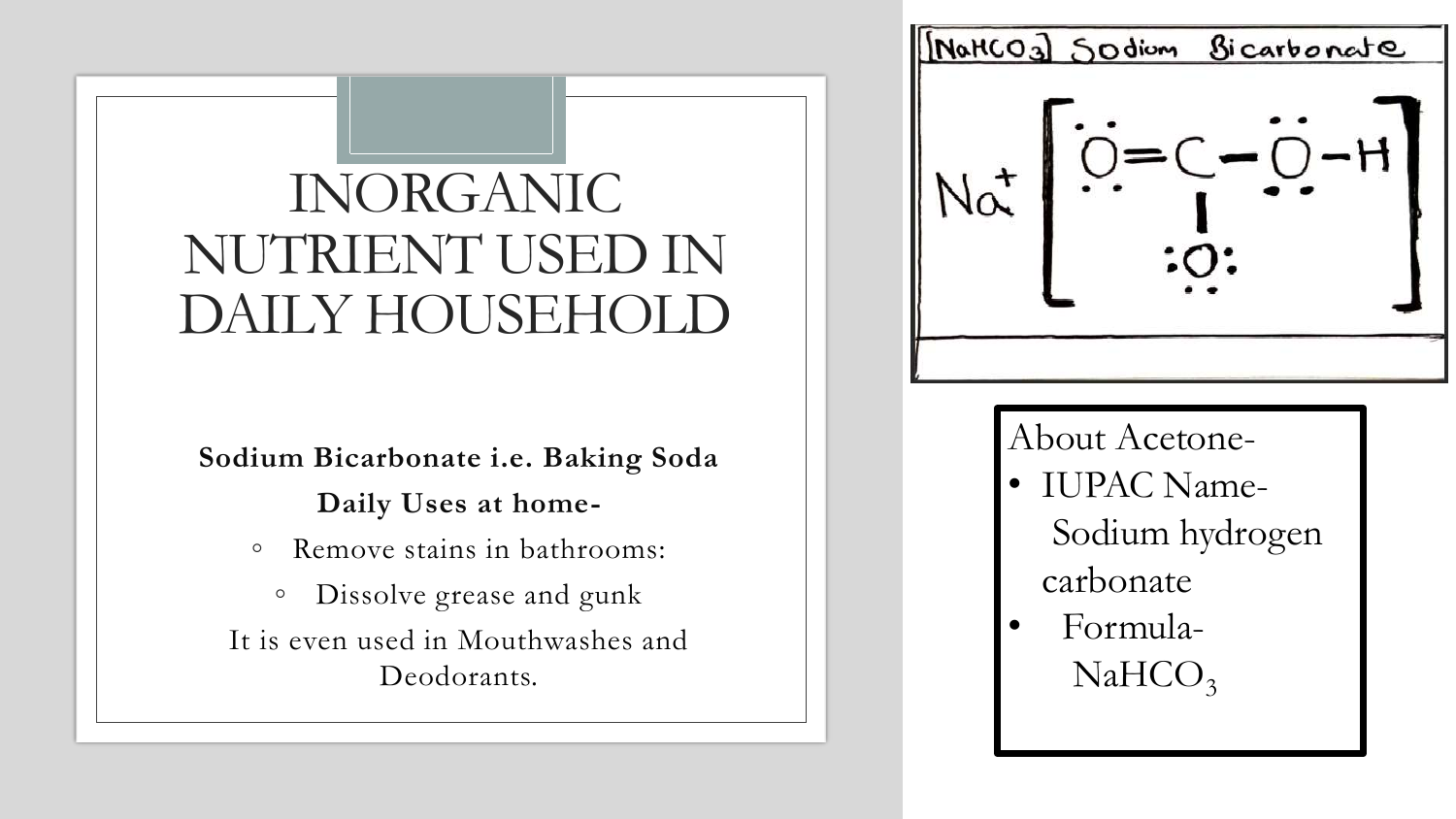#### **How to name an Inorganic Compound?**

- Every inorganic compound should have a name from which an unambiguous formula can be determined.
- Single atom anions are named with an -ide suffix: for example, His hydride.
- Compounds with a positive ion (cation): The name of the compound is the cation's name followed by the anion. For example, NaCI.

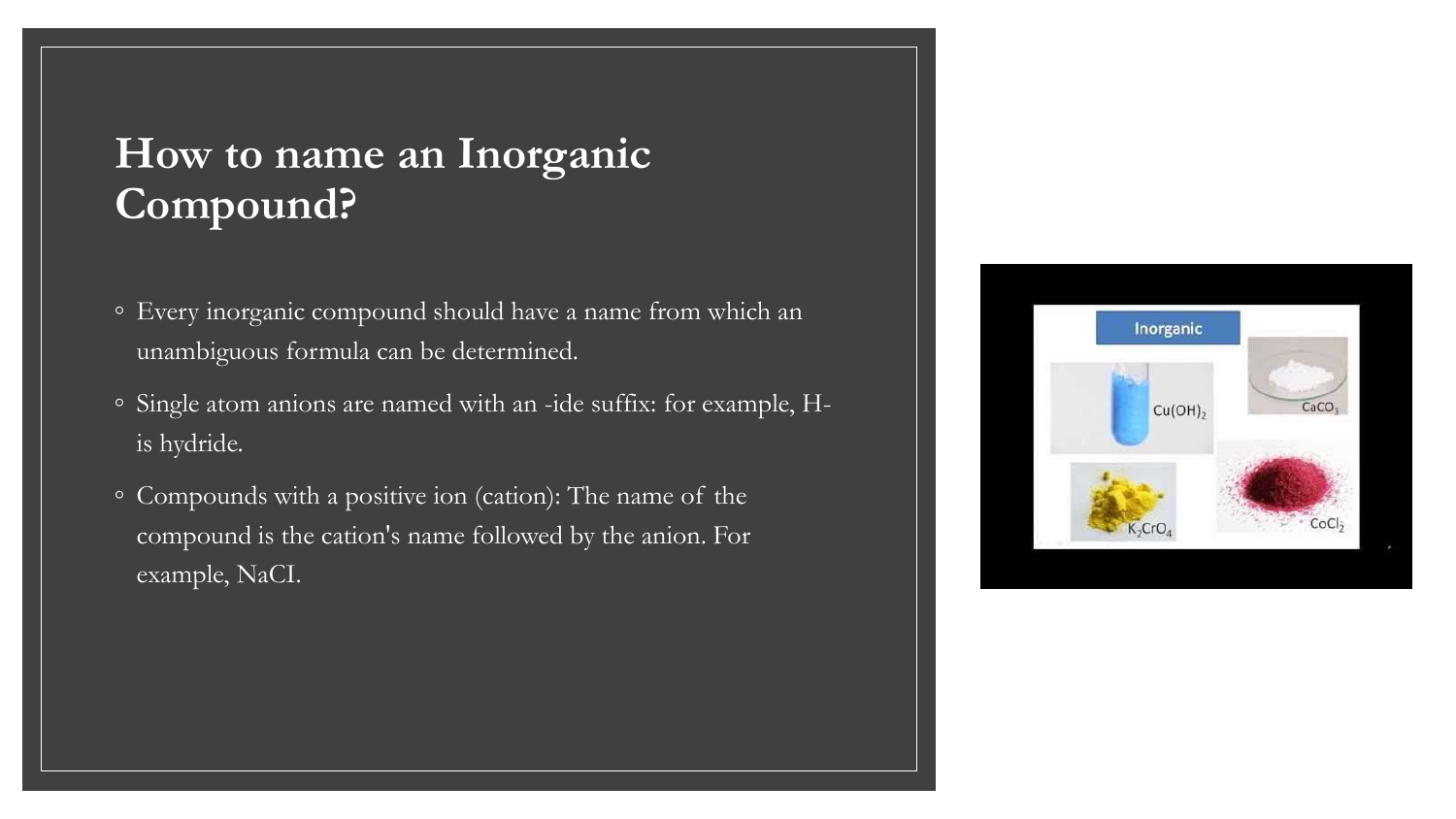### **Name the most important organic and inorganic constituents that make our body.**

Organic compounds involved in normal physiology of the body:

- Carbohydrates.
- Lipids.
- Proteins.
- Nucleic acids.
- High-energy compounds.

## Organic





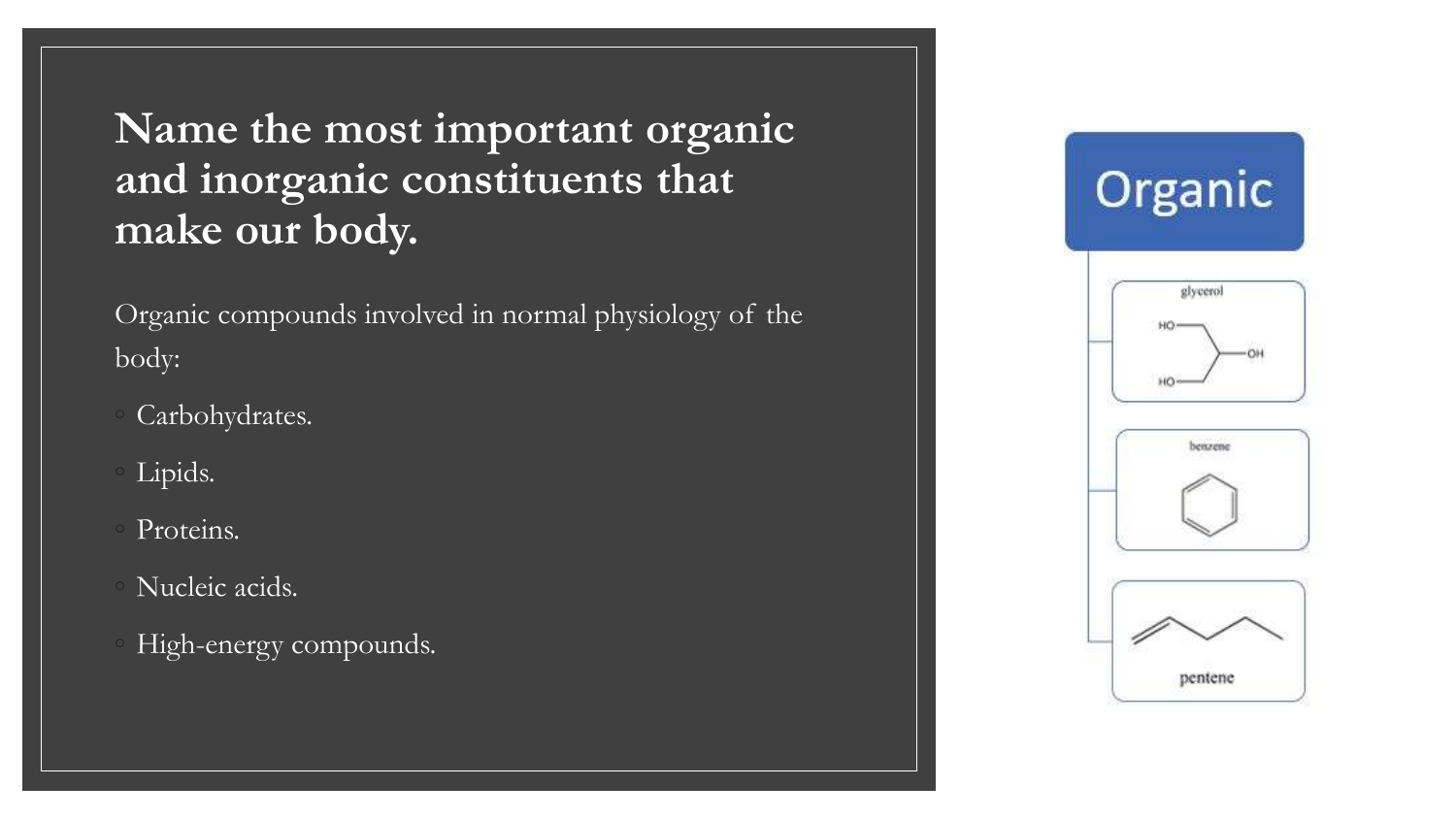### **Name the most important organic and inorganic constituents that make our body.**

Inorganic compounds are important in the body and responsible for many simple functions. The major inorganic compounds are:-

- Water (H2O)
- Bimolecular oxygen (O2)
- Carbon dioxide (CO2),
- some acids , bases, and salts.
- The body is composed of 60–75% water.

## Inorganic

$$
\begin{bmatrix}\n\mathbf{N} = \mathbf{N} = \mathbf{N} \\
\mathbf{N}\n\end{bmatrix}
$$
\n
$$
\mathbf{a}
$$
\n
$$
\mathbf{a}
$$



$$
\begin{array}{c}\n\cdot \\
N = N = O \\
N_2O\n\end{array}
$$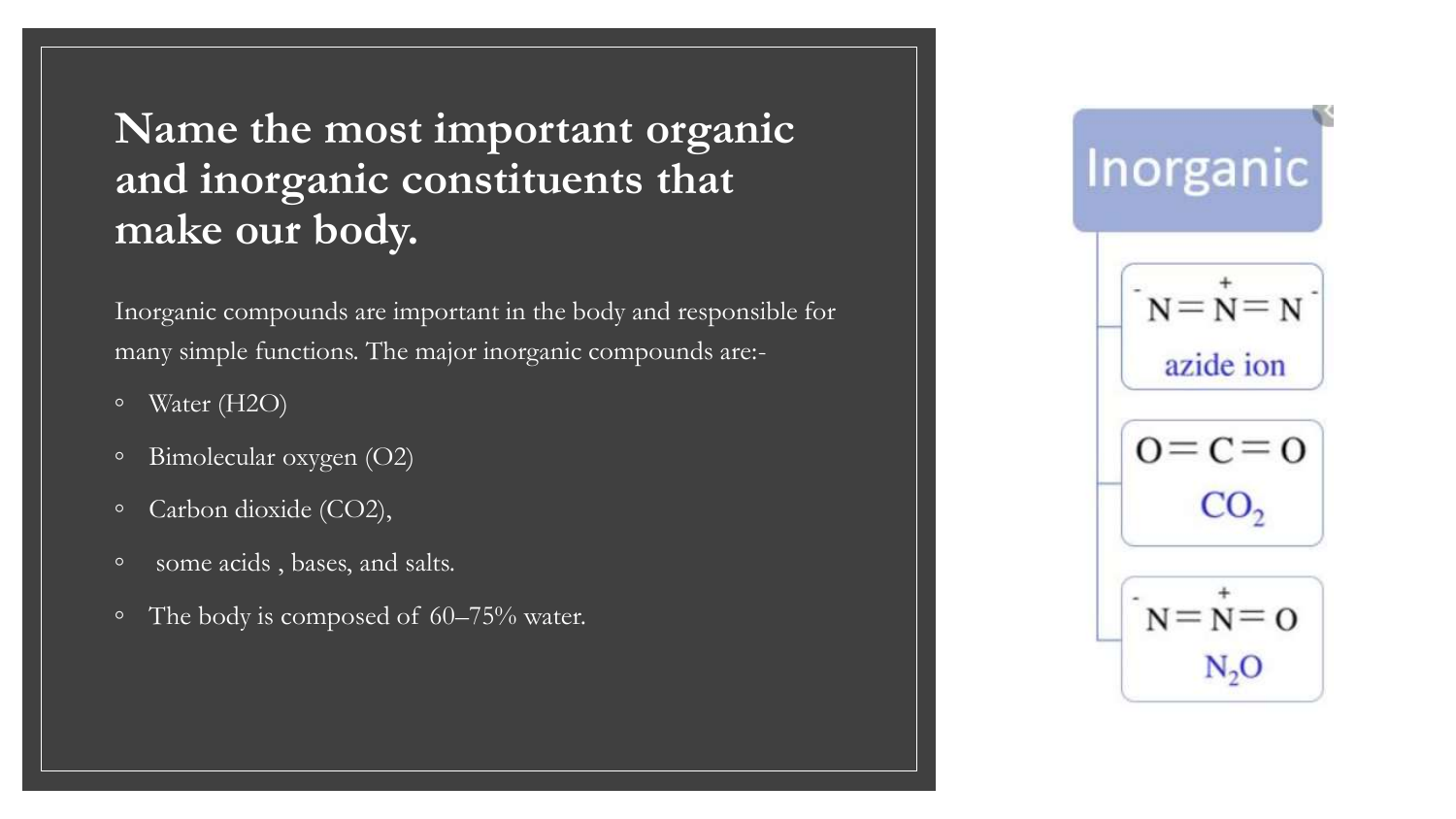## Our Debate

#### Organic Compounds are better than Inorganic Compounds!

**Organic and inorganic compounds form one of the primary bases for chemistry. In our everyday lives, we have constantly been using both kinds of compounds explicitly, and it's clear that surviving without either would be nearly impossible. But which compound has higher importance? Most of us will say both compounds have equal importance and most of us are right, but to some level we all know that organic compounds have higher importance than inorganic compounds.**

**So with this thought in mind, Good Afternoon one and all present here, today I Saket Fatehpuria will be representing group 1 of class 10b and speak for the motion organic compounds are more important than inorganic compounds. First of all, what does the word organic compound mean? In its simplest definition, any large class of chemical compounds in which one or more atoms of carbon are covalently linked to atoms of other elements, most commonly hydrogen, oxygen or nitrogen . It constitutes not only the building blocks of living organisms but also various metabolic processes ranging from keeping us alive to the maintenance of our life in general, involving an essential and active participation of organic compounds.**

**But you might have a question how are organic compounds better then inorganic compounds? Let's talk about fertilizers. Fertilizers, no matter the kind, provide your plants with the macronutrients they need that might be in short supply in your soil. Organic fertilizers are an environmentally sound investment in your soil and plant's future. They are created from the by-products or end products of naturally occurring processes, which means they come directly from nature itself. Even though they take longer to work, and the exact ratio of nutrients is indeterminable, organic fertilizers provide a healthy food source for your plants and protect little part of the environment and also keep you healthy as they are completely natural.**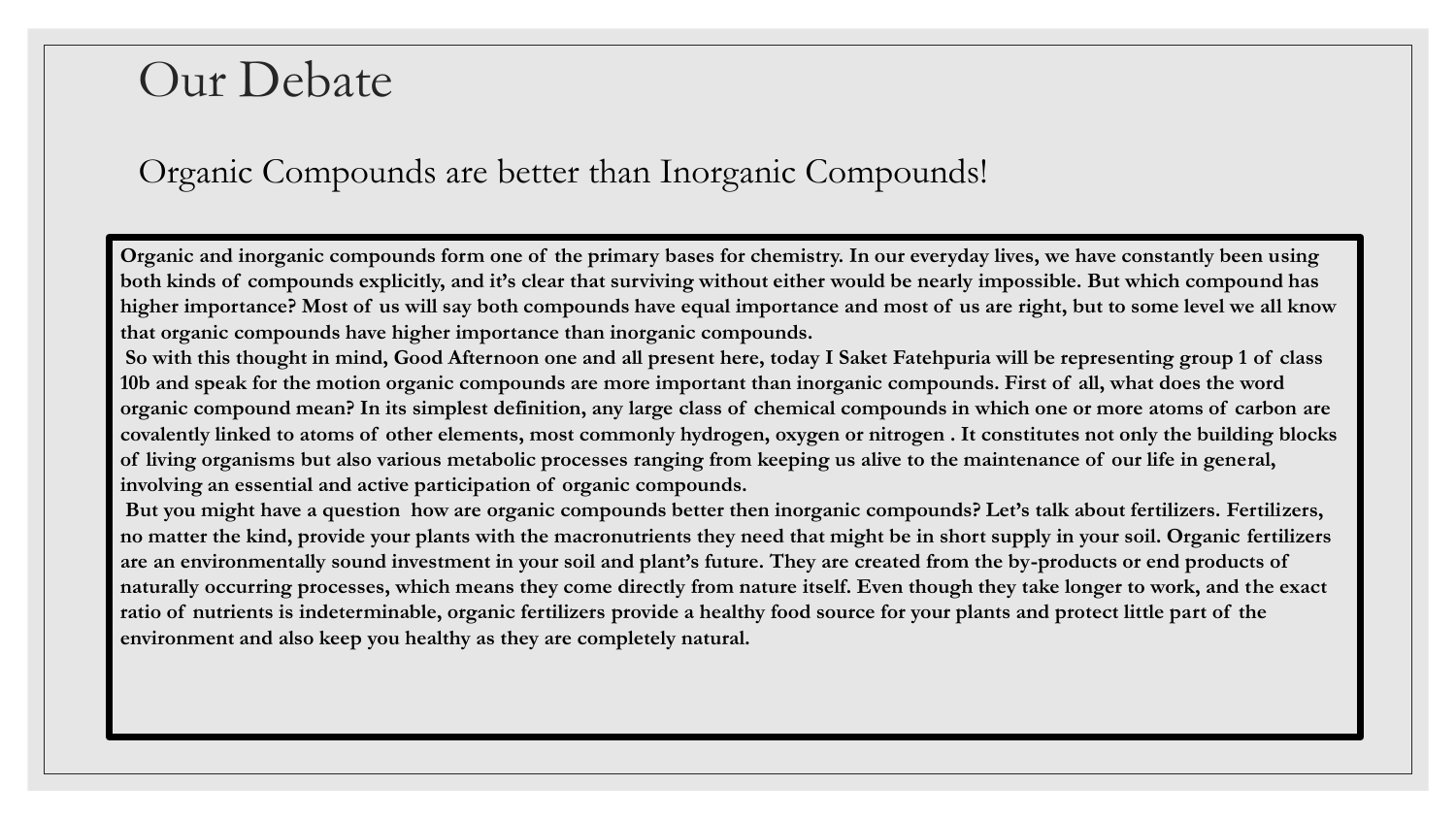#### Organic Compounds are better than Inorganic Compounds!

**Inorganic fertilizers are perfectly measured out shots of nutrients exactly when you need them most but at significant cost. They can easily upset the entire ecosystem, create a toxic build-up of chemicals, and cause long-term changes in the pH of the soil, increases a pest problem, and releases greenhouse gases. Greenhouse gases are raising the temperature of the Earth, causing climate change and global warming. We all know and It's undeniable that mother nature is the reason why we are alive at all. Here we clearly see how inorganic compound is harmful for our environment while on the other hand organic compound give us a room for protecting the same.**

**Moreover, Organic compounds are also used to extinguish fire, in LPG, as preservatives, in many medical drugs and endless number of things. They are much better and important than inorganic compounds as they are more degradable and less toxic compared to inorganic compounds making it better to use for the environment. Organic compounds are more stable than inorganic ones making them less reactive thus they don't corrode easily like inorganic compounds making them better for people. Lastly, organic compounds are generally found in the majority of the living things, on the other hand inorganic compounds are generally found in non-living things.**

**These are some arguments that prove the fact that organic compounds are more important than inorganic compounds. I would like to conclude by saying that the end of the day, both compounds are equally important but organic compounds are more environment-friendly which makes it better,**

**As said by Stephen Jay Gould, Life began three and a half billion years ago, necessarily about as simple as it could be, because life arose spontaneously from the organic compounds in the primeval oceans.**

**Thankyou**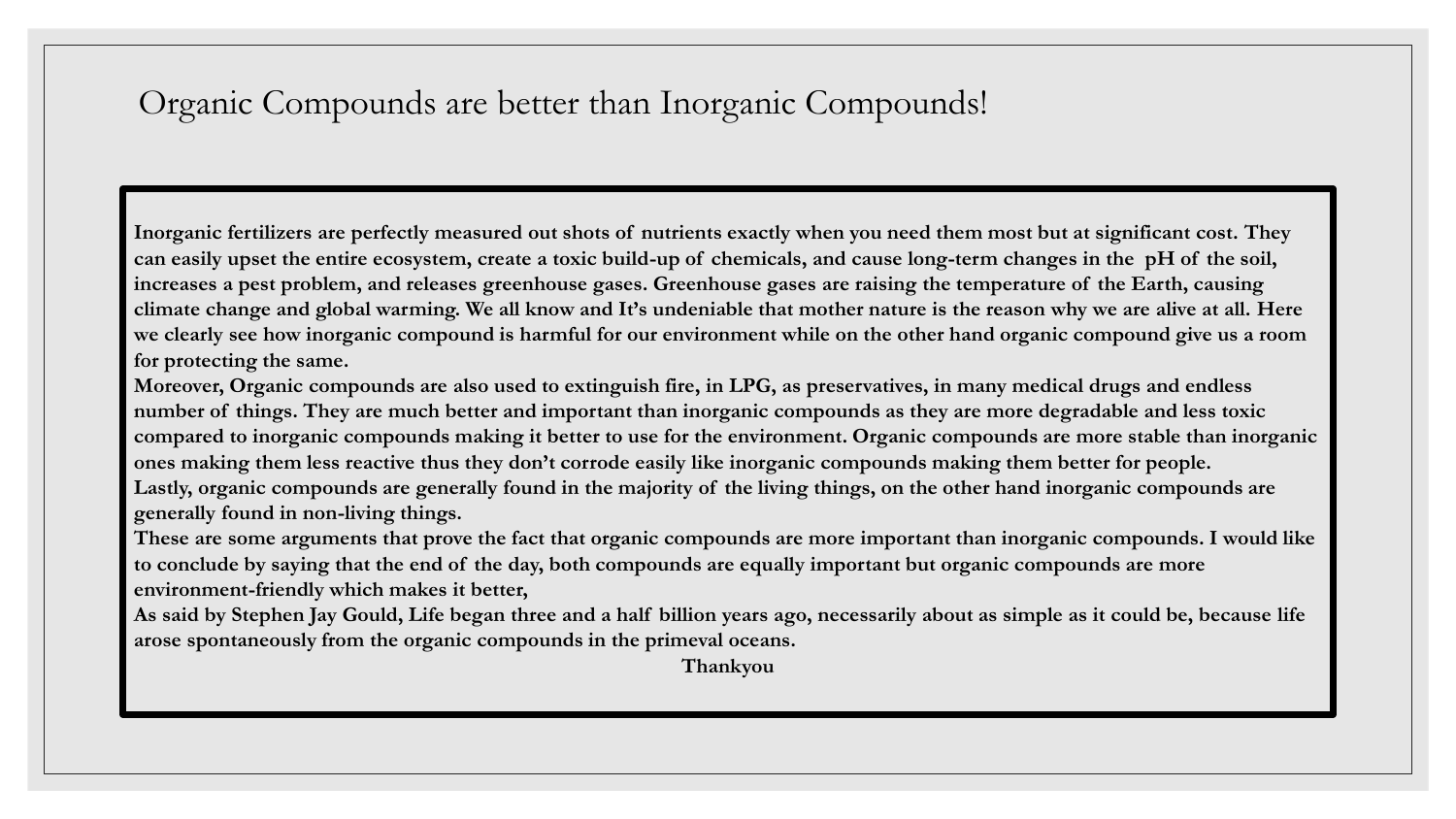### **Group Members & Contribution**

Saket Fatehpuria-Debate, Presentation & Research

Rishiraj Mishra-Debate Preparation, Presentation & Research

#### Vaibhav Gupta-Research

Monal Daga-Research

Harshil Doshi-Research

Kanishk Sikaria-Research